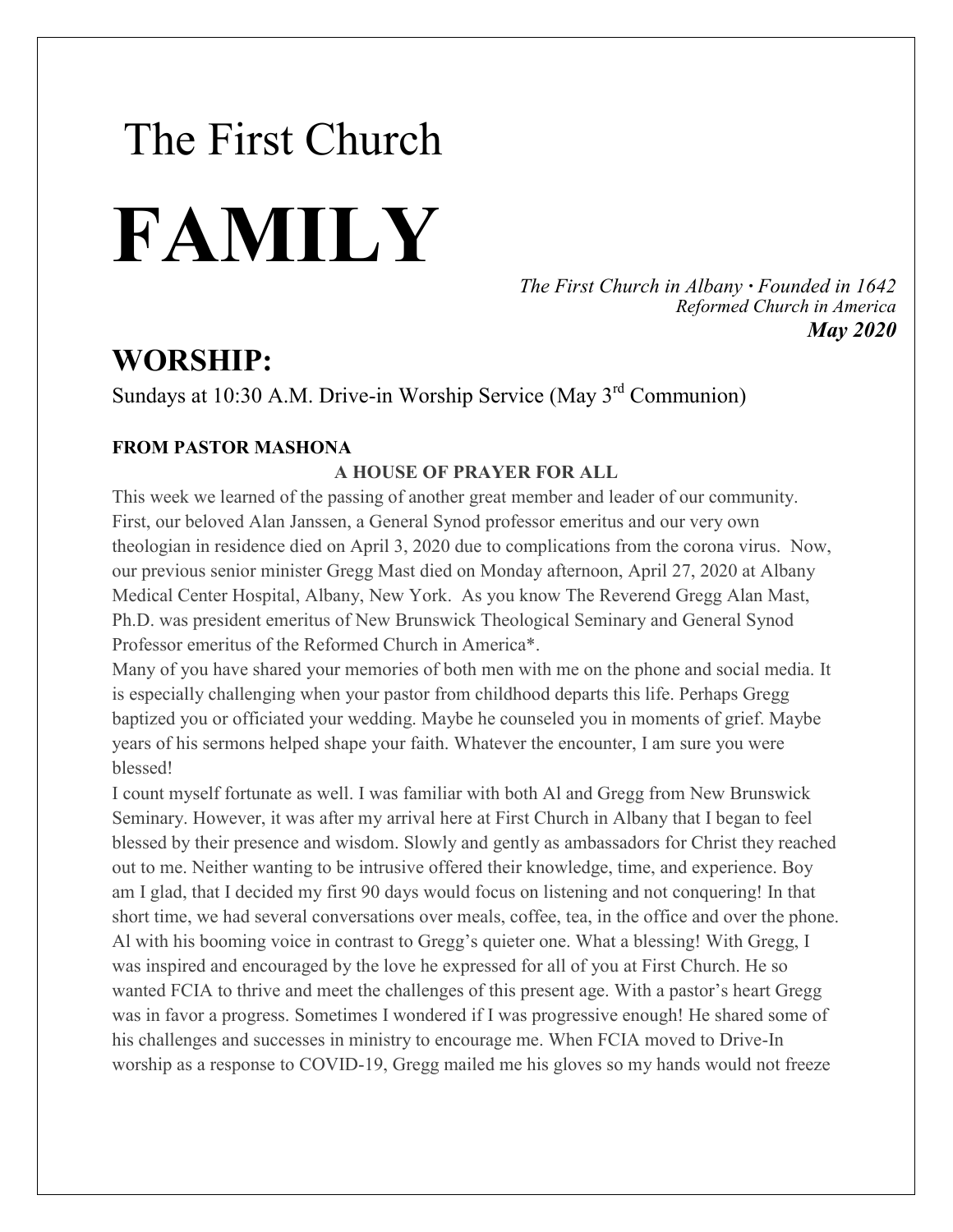while preaching outside. These gloves were given to him years ago by the Drive-In and worship committee. I still have not been able to bring myself to wear them.

Gregg understood that the facility was closed, but the work of the church must continue. During our first conversation Gregg shared how special the plaque in the parish house was to him. It was dedicated after the completion of the parish house with elevators and new entrance, etc. My heart leaped to discover the plaque was a call to prayer. What?!! As many of you know I have done extensive study on prayer. Prayer is the bedrock to my ministry as a pastor and chaplain. The plaque reads:

#### **"FOR MY HOUSE SHALL BE CALLED A HOUSE OF PRAYER FOR ALL PEOPLES." ISAIAH 56:7**

#### **DEDICATED: NOVEMBER 20, 1988**

As you grieve the loss of your former pastor and resident theologian, please **HEAR** this call to pray. I can see the fulfillment of Gregg Mast's intentions in our present practice as people of faith. FCIA is a house of prayer for all. I see people praying together at 12 noon remotely on Wednesdays. Post stay-at-home orders, I see folks gathered in Clee Park to pray. I see people sitting on the grass outside the church praying. I see "all peoples" in Stephen James Chapel and in the sanctuary praying. Can you see it? Will you join? Will you pray? Will you commit to praying as a way of your Christian life?

Centering Prayer Suggested Steps:

- 1. Sit comfortably and choose a sacred word (Many choose *Jesus*)
- 2. Open with *The Lord's Prayer, 23rd Psalm, or Psalm 91*.
- 3. Enter the silence for 5 minutes to start building up to at least 20 in the future.
- 4. Your sacred word is not a chant. The word is to help you center.
- 5. Close with *The Lord's Prayer, 23rd Psalm, or Psalm 91*

You have my permission to weep, to feel loss, to simply "be". Psalm 46:10 - *Be still and know that I am God.*

\* https://www.nbts.edu/memoriam-gregg-alan-mast/

After 8 years **Rev. Sue Vincent Cox** will continue in her ministry beyond First Church in Albany. Over the years she has taught, nurtured, provided counseling, and guidance. We thank God for her and invite you to bless her in her final weeks as part of our staff. Feel free to share with Sue in card, email, or phone the many ways she has blessed you. She will preach on June 7, 2020 at our 10:30am Drive-In Worship. Please join us!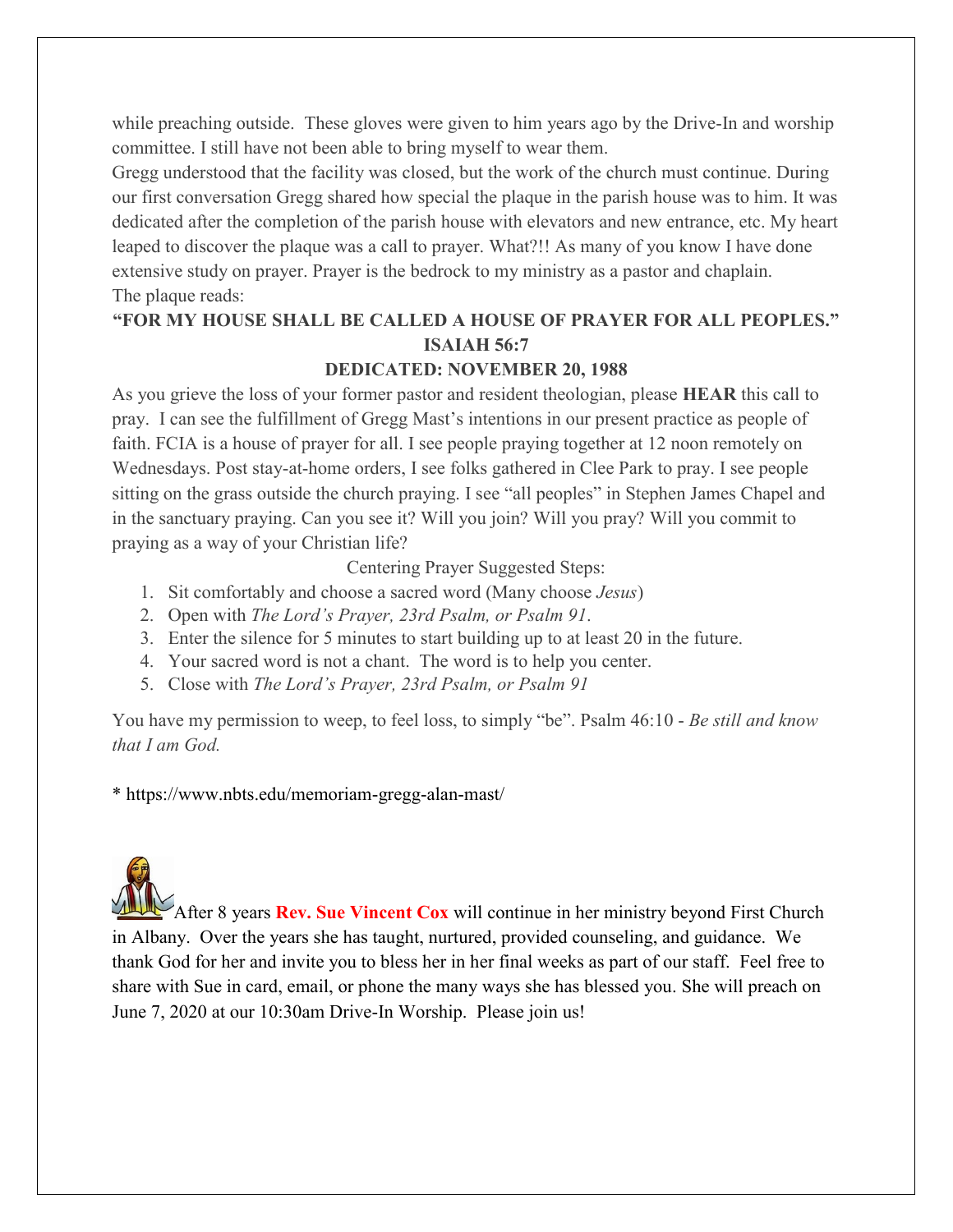## **WEATHERVANES –**

Due to COVID-19, the traditional May Old Friends' Luncheon has been canceled. If conditions permit, our next meeting will be in September. Details to be determined.

Have a safe and healthy summer!

**MUSIC CORNER** So here we are in the midst of Covid-19 – Drive-In worship, Social distancing, No choir, No sanctuary services.

It's a scary, uncertain time. Maybe a time to mourn our losses, but maybe it's also a breather – a time to dream, to vision, to think outside the box.

#### **We've tried some things** –

A mini Easter service on YouTube A mini Children's message on YouTube New Musicians Distributing texts for the Drive-In music

#### **Where we go from here?**

Spring Fling Concerts (in the sanctuary)? Summer in the City Concerts (in Clee Park)? Jazz at the Drive-in?

#### **What are your dreams for music at First Church?**

Send us your ideas and we can dream and plan together. Peter Pagerey, Chair of the Worship Commission ppagerey@nycap.rr.com Mary Bon, Minister of Music Firstchurchmeb@gmail.com Cheryl Gowie, Chair, Music Task Force cheryl3178@gmail.com The Rev.Dr. Mashona Walston, mwalston@firstchurchinalbany.org

#### **Choir on Hiatus**

With the need to observe social distancing and the difficulty of distance rehearsing our choir is on temporary on hiatus. We are busy planning alternate music for our 10:30 am Drive-In Services on Sunday. See you there!

#### **May Worship Musicians Schedule**

We'll be having both a soloist and an instrumentalist for the Drive-In Worship Services. Due to the need for Social Distancing, and the inability to distance three people in the pulpit, we may not have an instrumentalist if it is raining or threatening rain.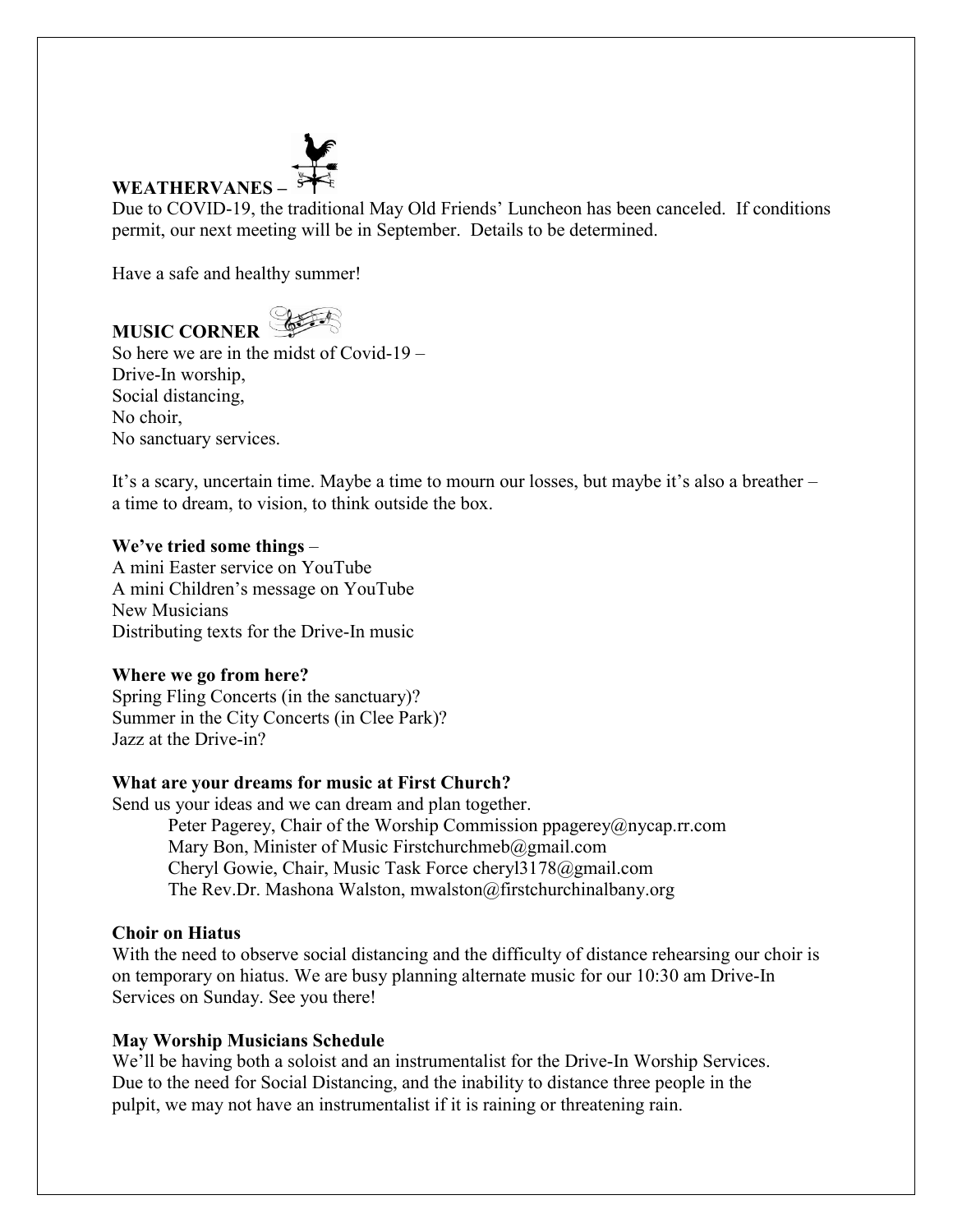| May 3    | Soloist Malcolm Moran   | Instrumentalist Doug Persons, Trumpet          |
|----------|-------------------------|------------------------------------------------|
| May $10$ | Soloist David Bon-Keen  | Instrumentalist David Bon-Keen, Bassoon        |
| May $17$ | Soloist Joyce Cockerham | Instrumentalist Jacqueline Wright, Flute       |
| May 24   | Soloist Malcolm Moran   | Instrumentalist Elli Sol Strizich, French Horn |
| May $31$ |                         | Instrumentalist Gordie Peters, bagpipes        |

#### **CENTERING PRAYER – EACH WEDNESDAY VIA CONFERENCE CALL** Wednesdays at 12 PM (425) 436-6200 code: 586376.

#### **FOOD PANTRY**

Effective immediately: Our goal is to continue to provide services with minimal contact. **HELP WANTED:** Bored out of your mind yet? Here's your chance to get out of the house. The Food Pantry is looking for volunteers on Mondays and Wednesdays from 9:00-11:30 A.M. The volunteers are adhering to social distancing protocols inside, as well as restricting contact from the outside. For more information call Lorraine Houck at 518-443-0460 or ask a Food Pantry volunteer.



**Staff Comings and Goings**: Please join us in welcoming Rose Hunsberger to our office team. Many of you know Rose from her solos on Sunday's mornings. She is providing office support. Prayers for Rev. Sue Vincent Cox whose last Sunday with us in June  $7<sup>th</sup>$  when she will bless us as our morning preacher. Also, join us in prayers for Valerie Williams our former Parish Administrator. We wish her the best in future endeavors.

#### **NOTE FROM CONSISTORY:**

Please note under the direction of the consistory of FCIA with a desire to keep everyone safe, we no longer will collect an in-person offering. We are encouraging everyone to give via mail and online giving. Also, for the Lord's Supper we are asking everyone to bring their own bread and juice from home for the supper. These changes are challenging for us all, so let us continue to pray for one another and the worship service.